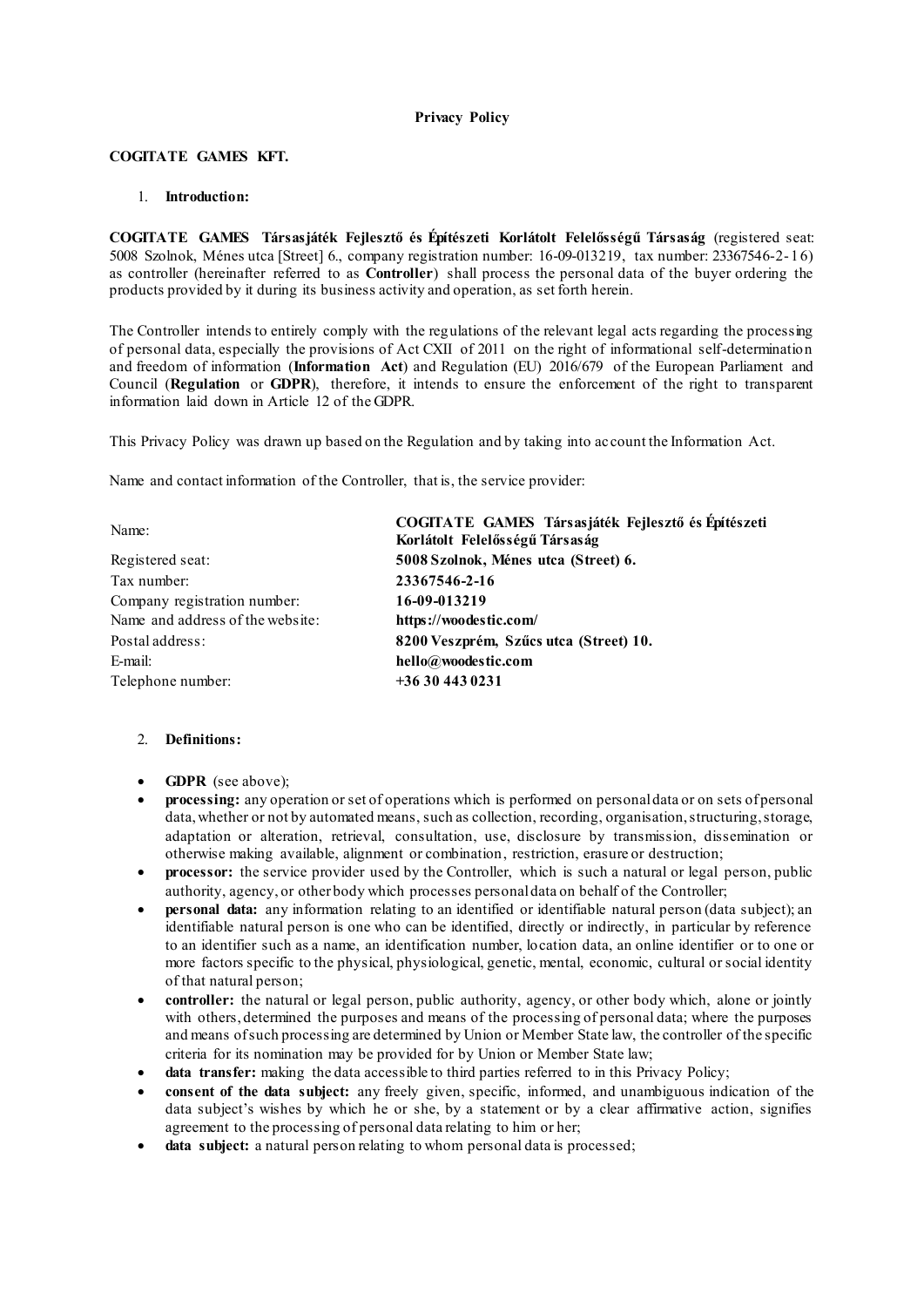- **personal data breach:** a breach of security leading to the accidental or unlawful destruction, loss, alteration, unauthorised disclosure of, or access to, personal data transmitted, stored , or otherwise processed;
- **recipient:** a natural or legal person, public authority, agency, or another body, to which the personal data are disclosed, whether a third party or not. However, public authorities which may receive personal data in the framework of a particular inquiry in accordance with Union or Member State law shall not be regarded as recipients; the processing of those data by those public authorities shall be in compliance with the applicable data protection rules according to the purposes of the processing;
- **third party:** a natural or legal person, public authority, agency, or body other than the data subject, Controller, processor, and persons who, under the direct authority of the controller or processor, are authorised to process personal data;
- **erasure of data**: the making of the data unrecognisable in such a manner that its restoring is no longer possible;
- **blocking of data:** marking data with an identifier for the purposes to indefinitely or definitely restrict its further processing;
- **data destruction:** complete physical destruction of the data carrier recording the data.

# 3. **General guidelines of data processing**

The Controller declares that it processes the personal data as set forth in the Privacy Policy, and it shall comply with the provisions of the GDPR, the Information Act, and any further relevant legal acts, with particular attention to the provisions of this Section:

Personal data shall be processed lawfully, fairly, and transparently in relation to the data subject.

Personal data shall be processed for specified, explicit, legitimate, and previously disclosed purposes.

The purposes of the processing of personal data shall be adequate and relevant, and processing may be limited to what is necessary.

Personal data shall be accurate and up to date. Inaccurate personal data s hall be erased without delay.

Personal data shall be stored in a manner that the identification of data subjects may be limited only to the shortest period determined by the purposes of processing.

Further processing of personal data deviating from the provisions hereof shall constitute legitimate if processing is required by the compliance with legal obligations, for the purposes of public interest, scientific research purposes, or statistical purposes, and/or it is necessary for pursuing and enforcing legal claims.

Personal data shall be processed in such a manner that ensures appropriate security of the personal data, including protection against unauthorised or unlawful processing and accidental loss, destruction, or damage, using appropriate technical or organisational measures.

The principles of data protection shall be applied in relation to any information regarding an identified or identifiable natural person.

#### 4. **Relevant information on data processing**

Personal data may only be processed for the purposes of exercising rights or fulfilling obligations under the GDPR and the Information Act, by observing the principle of purpose limitation, for a previously defined purpose, to the extent and for a period required for the reaching of such purpose. Processing, in each of its stages, shall comply with its purpose, and should such a purpose cease to exist or should the processing be otherwise unlawful, the Controller shall erase the data.

Prior to the starting of data processing, by this Privacy Policy, the Controller informs the data subject of the purpose, legal basis of the processing, the scope of the processed data, as well as any further information regarding processing.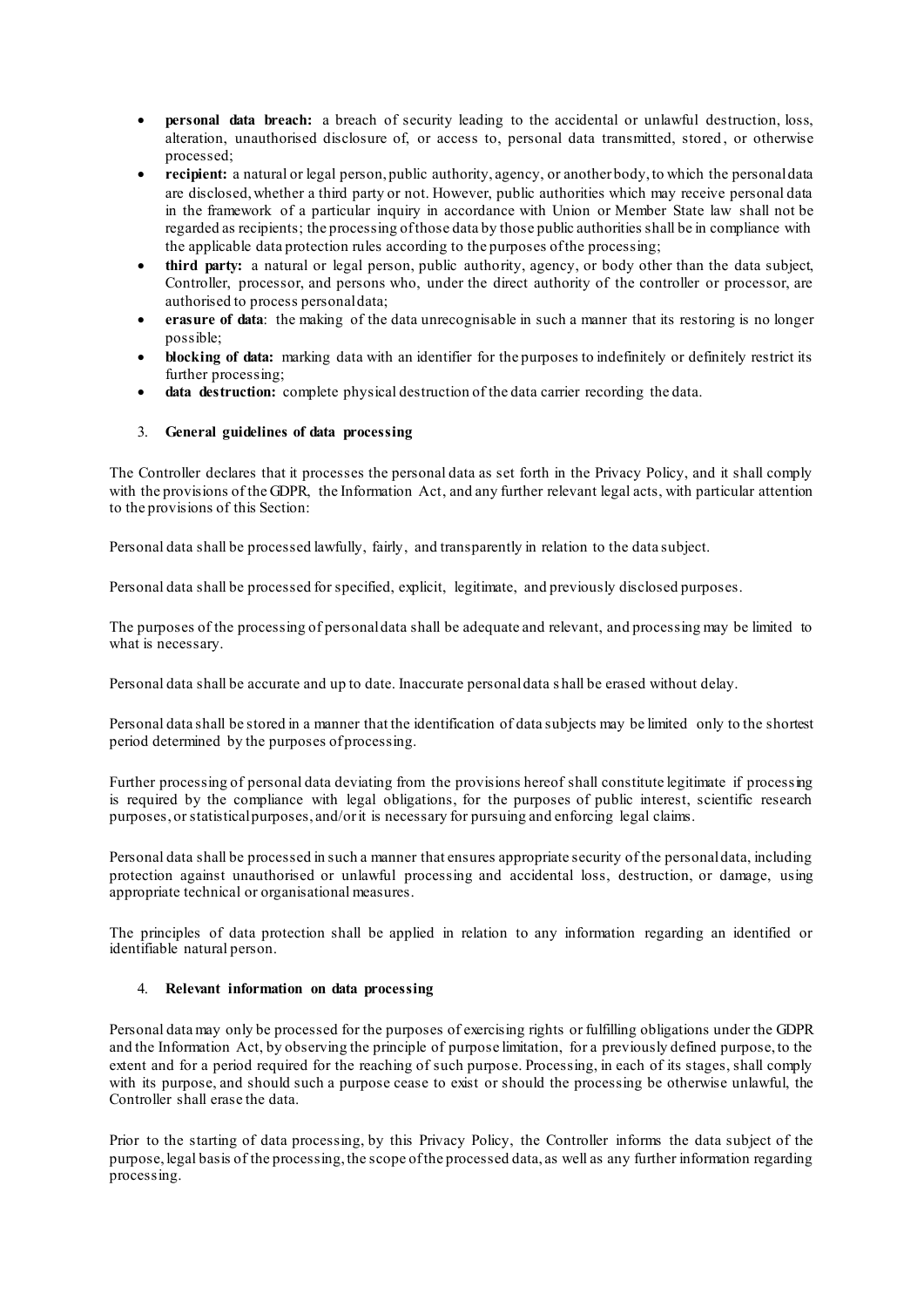We shall indicate the purpose, legal basis, data subjects, and the period of processing by the Controller separately, at the activities. The rights of the data subjects are detailed below, in Section 11 of this Privacy Policy, as they are the same regarding all of the processing activities.

In case of processing based on the consent of the data subject, the data subject may withdraw their previously granted consent at any time, even in an e-mail sent to the e-mail address indicated in the contact information. Upon the withdrawal of the consent of data processing, the data processed based on the consent shall be erased.

The persons entitled to access the data are the Controller and its processors and their employees and agents.

The person ordering the service as data subject may request information of the processing of their data, they may request access to the personal data relating to them, the rectification thereof, in case of processing based on consent, the erasure or the restriction of processing thereof from the Controller, and they may also object to the processing of such personal data, moreover, they may request information of their right to data portability.

The data subject may withdraw their consent to the processing at any time, nonetheless, this does not affect the lawfulness of the data processing performed based on consent before such withdrawal.

In case of processing based on consent, the data subject, upon their request, is entitled to have the inaccurate personal data relating to them erased by the Controller without undue delay, and should the legal basis of the data processing cease to exist, the Controller is obligated to erase the personal data relating to the data subject without undue delay,

The modification or erasure of personal data may be requested in writing, and any declaration regarding the merits of processing may only be validly made in writing. The written declaration may be made traditionally, in paper, and by an e-mail indicated in Section 1 hereof.

During purchase through the website operated by the Controller, payment may be performed at personal delivery, by bank transfer, or by the payment method of cash on delivery.

**It is highly important to note that in case of data processing based on consent, the withdrawal of such consent by the data subject does not terminate the contract concluded by and between the data subject and the Controller, consequently, neither does the fact of withdrawal affect the data subject's payment obligation toward the Controller. The fact of non-payment itself justifies the processing of the data subject's data, as it is performed with regard to their payment default towards the Controller. The prerequisite of the starting of processing is the starting of the order.**

# 5. **Ordering of the products**

The data subject customers may order the Controller's products online. The performance of the service and the products starts with the signing of the contract to be concluded by and between the Controller and the data subject. The establishment of the contract is not subject to registration on the website operated by the Controller.

The Controller processes the data subject's following data as set forth below:

| Providing services and selling products offered by the                                                                                                                                       |
|----------------------------------------------------------------------------------------------------------------------------------------------------------------------------------------------|
| Controller, exercising the rights, and fulfilling the obligations                                                                                                                            |
| based on and deriving from the contract, enforcing the                                                                                                                                       |
| legitimate interest of the Controller, preventing, examining,                                                                                                                                |
| and revealing misuse                                                                                                                                                                         |
| Name, address, e-mail address                                                                                                                                                                |
| Under Article 6, paragraph (1), point a) and b), the consent of<br>the data subject and the fact that it is necessary for the<br>performance of the contract concluded with the data subject |
|                                                                                                                                                                                              |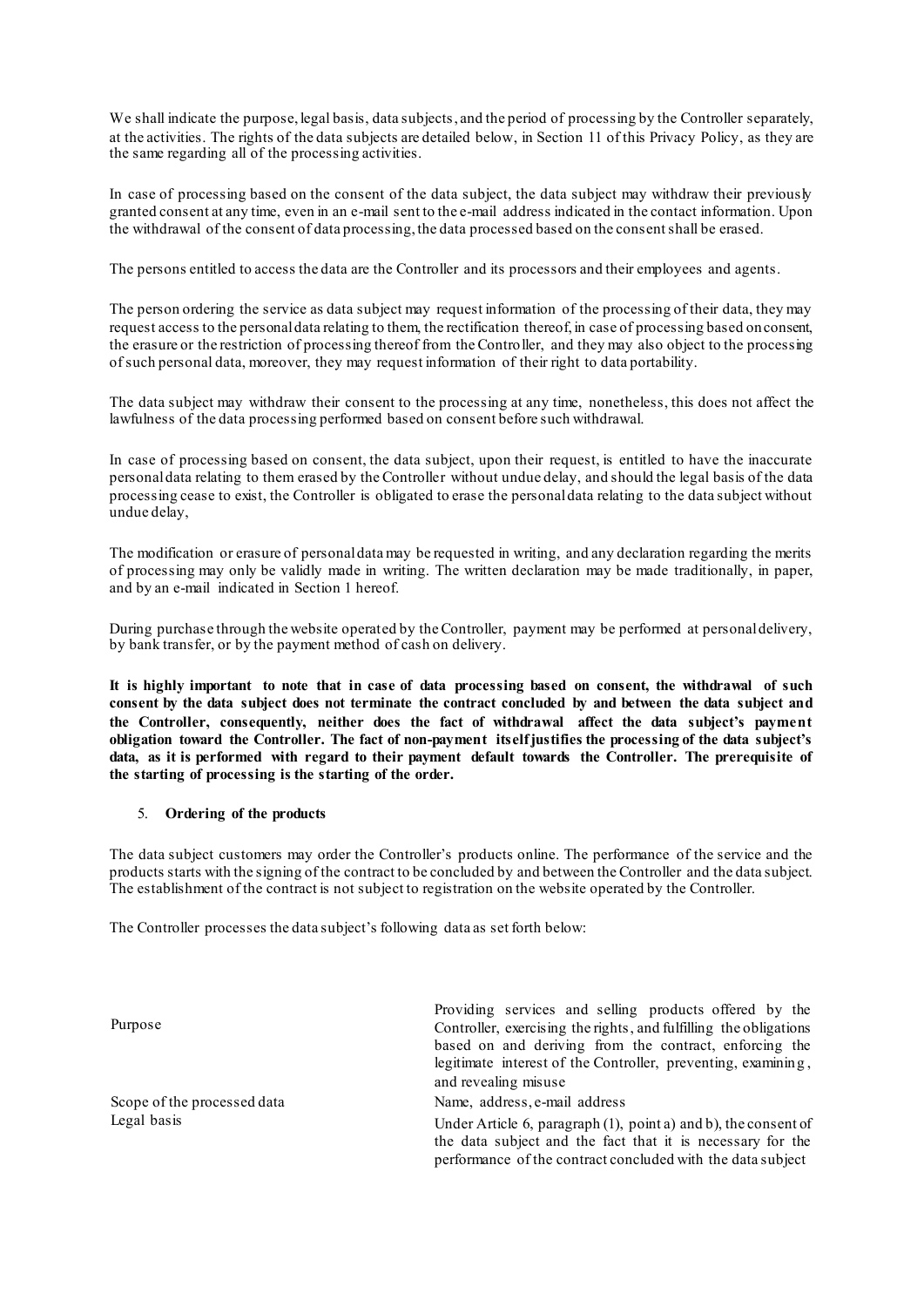| Scope of the data subjects                  | The data subjects of the contractual relationship                                                                                                           |
|---------------------------------------------|-------------------------------------------------------------------------------------------------------------------------------------------------------------|
| Period of processing                        | 5 years following the performance of the order                                                                                                              |
| Controller                                  | The Controller                                                                                                                                              |
| Data transfer                               | To the processor that is in a contractual relationship with the<br>Controller and the persons entitled to independent processing<br>based on law            |
| Persons entitled to have access to the data | The Controller and its employees and agents, who are in an<br>employment or agency relationship with it, respectively, the<br>processor and their employees |
| Method of storing the data                  | Electronic form                                                                                                                                             |
| Profiling                                   | None                                                                                                                                                        |
| Automated decision-making                   | None                                                                                                                                                        |
|                                             |                                                                                                                                                             |

Following the performance of the order, any data and content provided by the data subject in relation to the performance of the order shall be stored on the server (Contabo GmbH; registered seat: Germany, 81549 München, Aschauer Strasse 32a.) used by the Controller, the period of which the data subject is informed here:

https://contabo.com/en/legal/terms-and-conditions/

# 6. **People-to-people contact**

The Controller processes the customer's data indicated below for the purposes of keeping people-to-people contacts and performing the order.

| Purpose                                     | Identification, keeping contact                                                                                                                                                             |
|---------------------------------------------|---------------------------------------------------------------------------------------------------------------------------------------------------------------------------------------------|
| Scope of the processed data                 | Name, address, e-mail address                                                                                                                                                               |
| Legal basis                                 | The performance of contractual obligations under Article 6,<br>paragraph (1), point b) of the GDPR and the performance<br>of the obligation of providing information to the data<br>subject |
| Scope of the data subjects                  |                                                                                                                                                                                             |
|                                             | The data subjects of the contractual relationship                                                                                                                                           |
| Controller                                  | The Controller                                                                                                                                                                              |
| Persons entitled to have access to the data | The Controller and its employees and agents, who are in an<br>employment or agency relationship with it, respectively,<br>the processor and their employees                                 |
| Period of processing                        | Until the end of the provision of the service                                                                                                                                               |
| Method of storing the data                  | Electronic form                                                                                                                                                                             |
|                                             | None                                                                                                                                                                                        |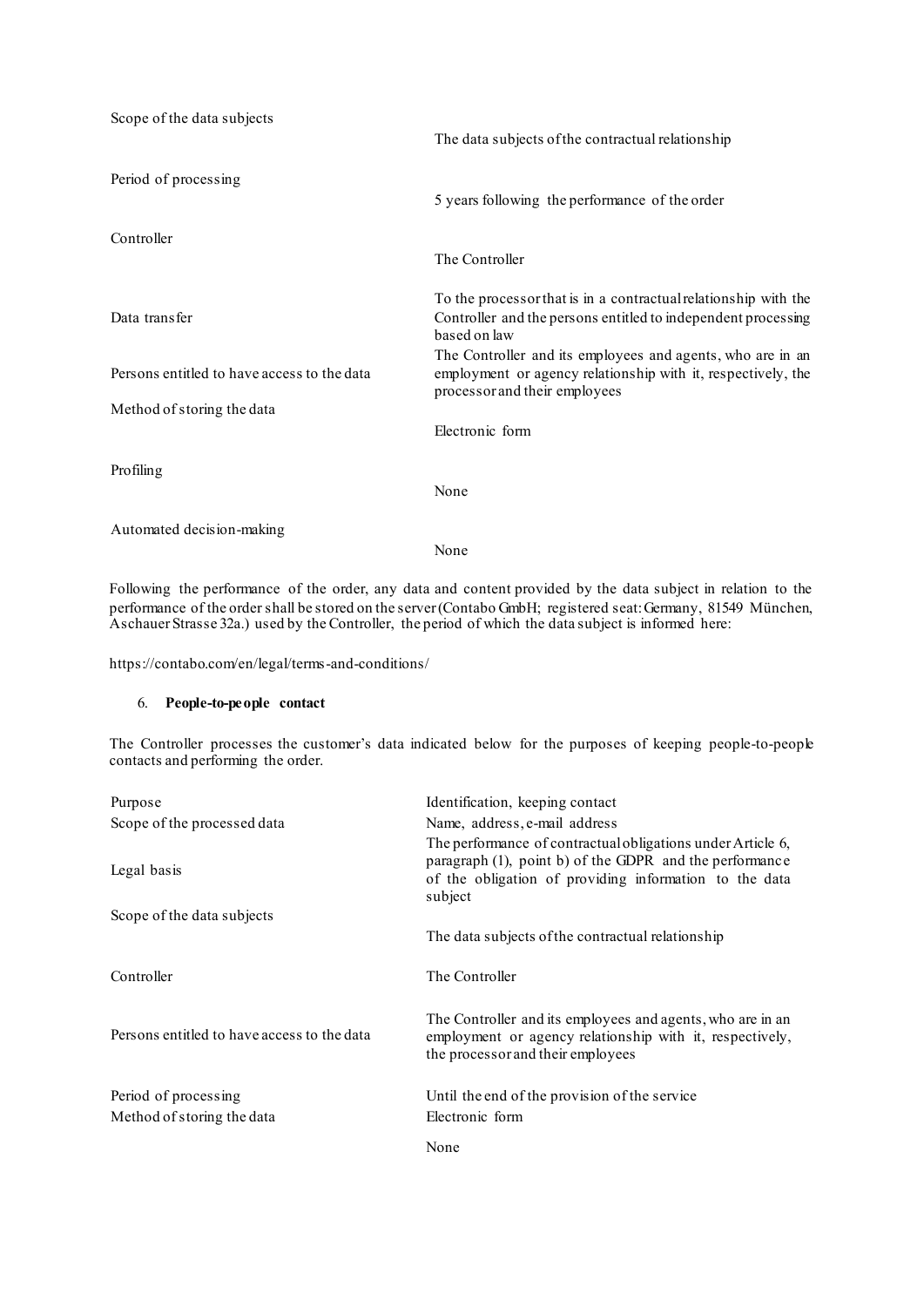Profiling

Automated decision-making

None

## 7. **Invoicing and accounting**

With respect to the service provided by the Controller, it is subject to the obligation of providing invoices to the person using such services, regarding which obligation the Controller shall use the cooperation of KBOSS.hu Kft. (registered seat: 1031 Budapest, Záhony u. [Str.] 7., company registration number: 01-09-303201) operating the invoicing software, Vesztenadó Betéti Társaság (registered seat: 8200 Veszprém, Egry J. u. [Str] 41. ground floor 3.) performing the accounting, and OTP Bank Nyrt. (registered seat: 1051 Budapest, Nádor u. [Str.] 6.) managing the banking transactions, which organisations constitute processing entities in their own right.

Method of storing invoicing data: in paper and electronic form.

In relation to invoicing, the Controller processes the following personal data of the data subject:

- name;
- address;
- amount of the claims;
- consideration of the services.

Purpose

| Purpose                                     | Complying with the statutory conditions for pursuing the<br>claims deriving from the contract                                                                                                                                |
|---------------------------------------------|------------------------------------------------------------------------------------------------------------------------------------------------------------------------------------------------------------------------------|
| Legal basis                                 | Performing the legal obligations which the Controller is<br>subject to under Article 6, paragraph (1), point c) of the<br>GDPR, and pursuing the legitimate interest under Article<br>6, paragraph (1), point f) of the GDPR |
| Scope of the data subjects                  | The data subjects of the contractual relationship                                                                                                                                                                            |
| Period of processing                        | Until the end of the 8. year following the issuance of<br>invoices                                                                                                                                                           |
| Controller                                  | The Controller                                                                                                                                                                                                               |
| Processors                                  | KBOSS.hu Kft. and OTP Bank Nyrt.; Vesztenadó Bt.<br>performing the accounting                                                                                                                                                |
| Data transfer                               | KBOSS.hu Kft. and OTP Bank Nyrt.; Vesztenadó Bt.<br>performing the accounting                                                                                                                                                |
| Persons entitled to have access to the data | The Controller and its employees and agents, who are in<br>employment or agency relationship with it,<br>an<br>respectively                                                                                                  |
| Method of storing the data                  |                                                                                                                                                                                                                              |
|                                             | Electronic form                                                                                                                                                                                                              |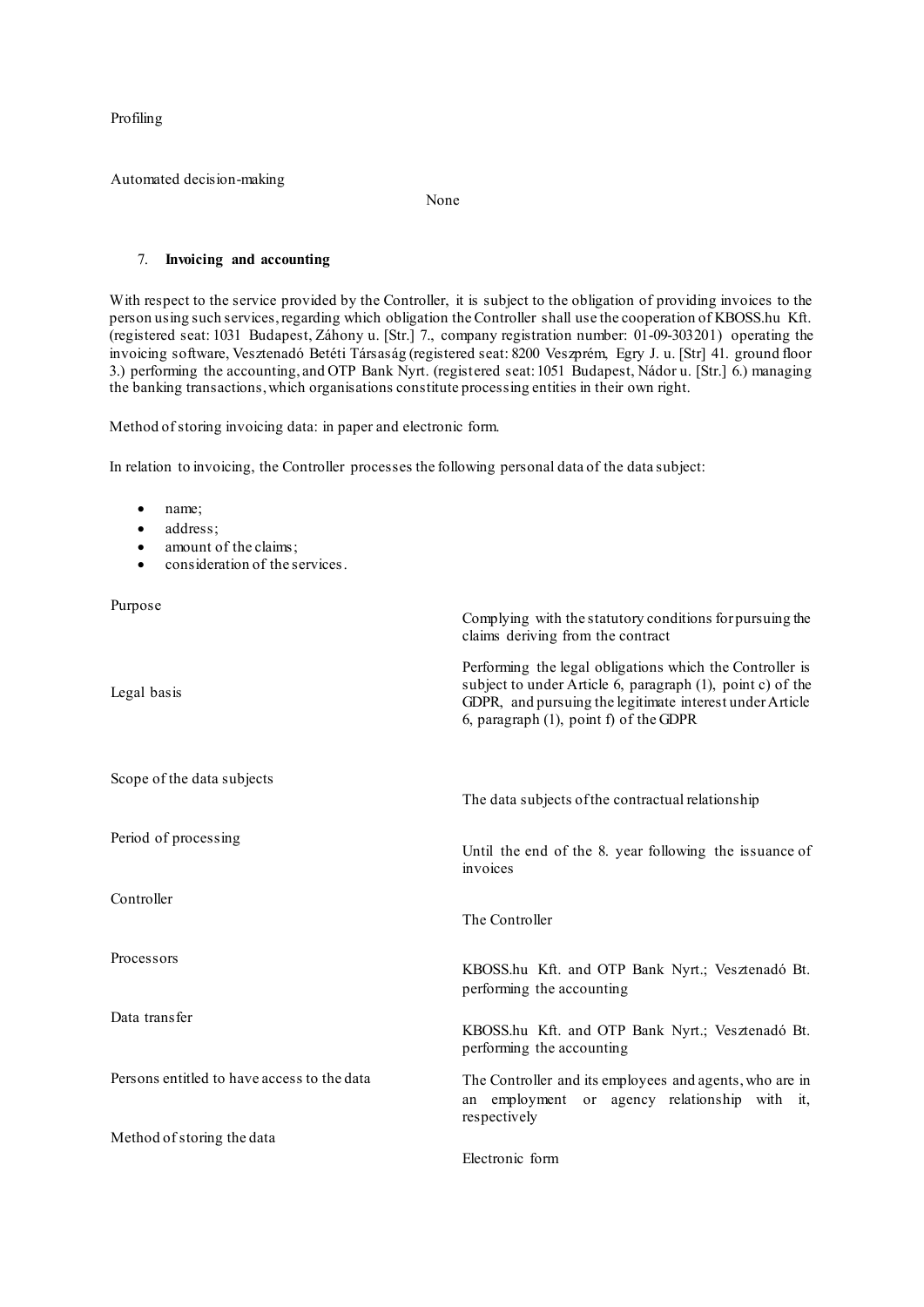Profiling

None

Automated decision-making

None

#### 8. **Social media**

Social media is a type of media where the message is transmitted through social media users. Social media uses internet and online interfaces in order for the users to become content editors from content recipients.

Social media is the interface of online applications where content created by users is displayed, such social media platforms are Facebook, Google+, Twitter, etc.

Social media may take the form of public speeches, presentations, performances, provision of information on products or services.

The scope of personal data displayed on social media are the following:

- forums,
- blog posts,
- $\bullet$  images, video, and audio files,
- message boards,
- e-mails,
- public profile picture of the user.

| Purpose                                     | Promoting the Controller and the website operated by the<br>Controller                                                                               |
|---------------------------------------------|------------------------------------------------------------------------------------------------------------------------------------------------------|
| Legal basis                                 | The freely given consent of the data subject, that is, the<br>customer                                                                               |
| Scope of data subjects                      | The data subjects following the social media platform                                                                                                |
| Period of processing                        | As set forth in the regulation pertaining to the specific<br>social media platform, available there                                                  |
| Information on erasure                      | Following the request of erasure or the withdrawal of the<br>consent, the Controller, where possible, is obligated to<br>remove the data in question |
| Controller                                  | The Controller                                                                                                                                       |
| Persons entitled to have access to the data | As set forth in the regulation pertaining to the specific<br>social media platform, available there                                                  |
| Method of storing the data                  | Electronic form                                                                                                                                      |
| Data transfer                               | The undertaking operating the social media platform<br>concerned                                                                                     |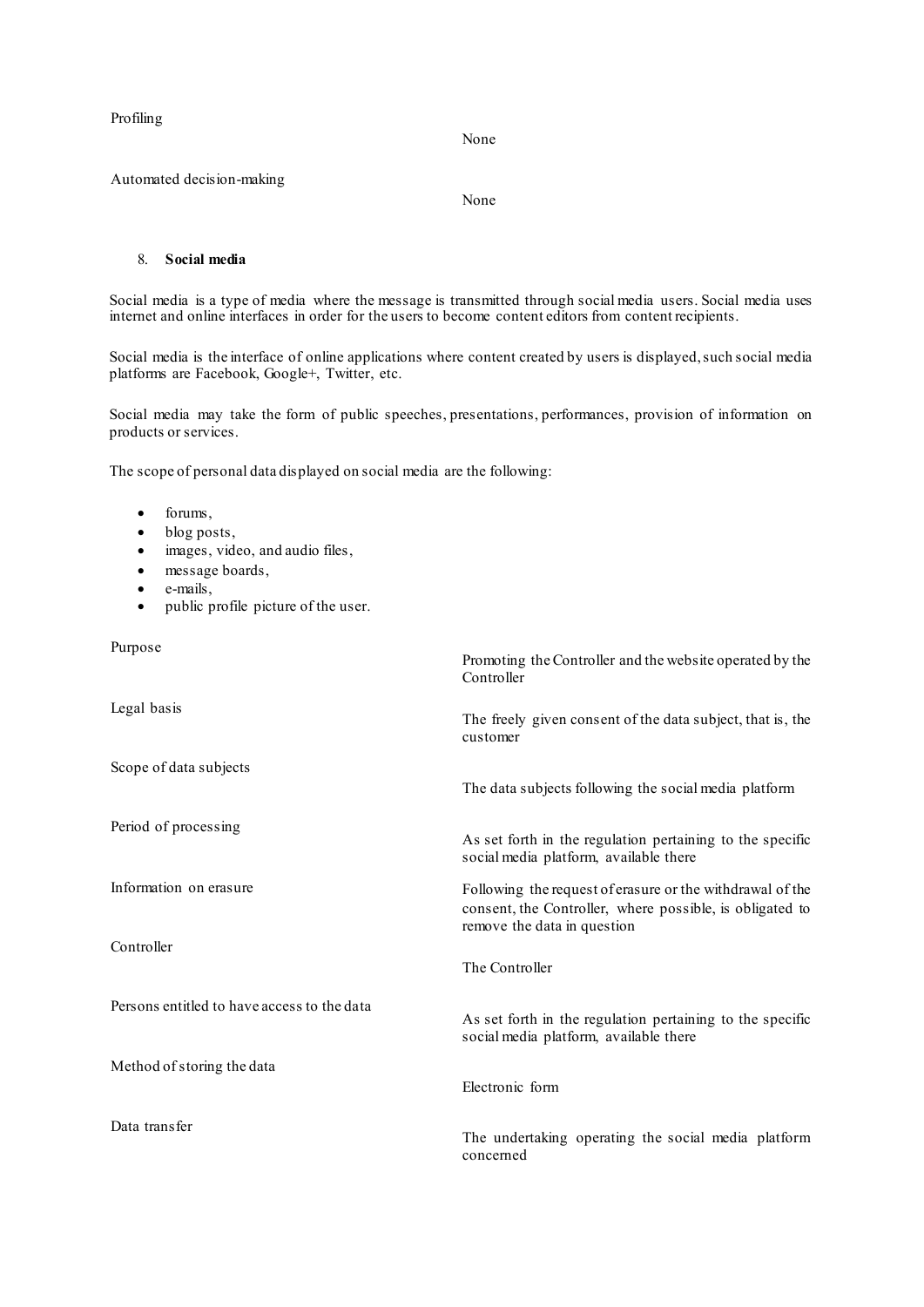Profiling

None

Automated decision-making

None

It is of utmost importance to take into consideration that when the user uploads or sends any personal data, they give a valid and applicable consent globally to the operator of the social media to store and use these contents. Consequently, it is important to make sure that the user has unrestricted rights to disclose the information published.

## 9. **Cookies**

Cookies are placed on the user's computer by the visited websites indicated above, and it includes information such as the settings of the site or the state of signing-in.

Accordingly, cookies are small files created by the visited websites. By saving the browsing data they improve user experiences. By using cookies, the website stores the settings of the website and offers locally relevant content.

The website of the service provider sends a small file (cookie) to the computer of the visitors of the website to make the fact and time of visit assessable. The service provider informs the visitor of the website thereof.

| Purpose                                     | Providing additional services, identification, monitoring<br>visitors                                           |
|---------------------------------------------|-----------------------------------------------------------------------------------------------------------------|
| Legal basis                                 | The user's consent is not required if the use of the<br>cookies is necessarily required by the service provider |
| Scope of the data subjects                  | The visitors of the website                                                                                     |
| Controller                                  | None                                                                                                            |
| Persons entitled to have access to the data | By using cookies, the Controller does not process<br>personal data                                              |
| Method of storing the data                  | Electronic form                                                                                                 |
| Data transfer                               | None                                                                                                            |
| Profiling                                   | None                                                                                                            |
| Automated decision-making                   | None                                                                                                            |
| Google Analytics                            |                                                                                                                 |
| Our website<br>x uses                       | $\Box$ does not use the application of Google Analytics.                                                        |

**Upon the application of Google Analytics:**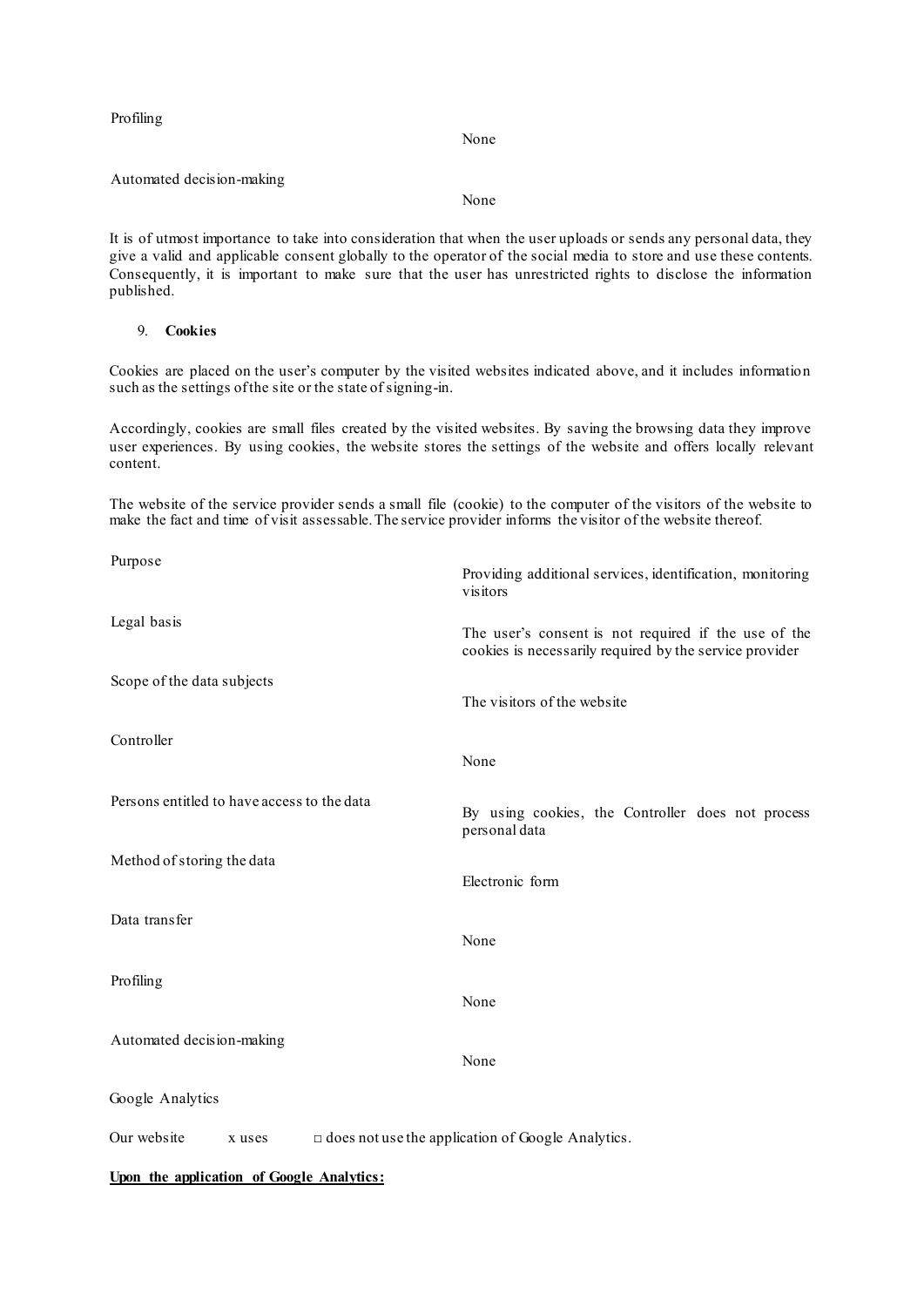Based on first-party cookies, Google Analytics makes a report of user behaviours to its customers.

On behalf of the operator of the website, Google uses the information to evaluate and assess how the users use the website. As an additional service, it makes reports regarding the activity detected on the website to the operator of the website in order for it to provide further services.

The data are stored in coded form by the servers of Google to obstruct and prevent misuse of data.

You may opt-out of Google Analytics as follows, see a quote from the page:

*Website visitors who don't want their data used by Analytics can install the [Analytics opt-out browser add-on.](https://tools.google.com/dlpage/gaoptout) This add-on instructs the Analytics JavaScript (ga.js, analytics.js, and dc.js) running on websites to prohibit their information from being used by Analytics. The browser add-on may be used in most of the newer browsers. Using the Analytics opt-out plug-in will not prevent site owners from using other tools to measure site analytics.*

<https://support.google.com/analytics/answer/6004245?hl=en>

Privacy policy of Google: https://policies.google.com/privacy?hl=en

Information on the use and protection of data in detail is available at the link indicated above.

Data protection in detail:

[https://static.googleusercontent.com/media/www.google.com/en](https://static.googleusercontent.com/media/www.google.com/en/intl/hu/policies/privacy/google_privacy_policy_hu.pdf)

# 10. **[Processors](https://static.googleusercontent.com/media/www.google.com/en/intl/hu/policies/privacy/google_privacy_policy_hu.pdf)**

#### [Payment service provider:](https://static.googleusercontent.com/media/www.google.com/en/intl/hu/policies/privacy/google_privacy_policy_hu.pdf)

| Company name      | OTP Bank Nyrt.                    |
|-------------------|-----------------------------------|
| Registered seat:  | 1051 Budapest, Nádor u. (Str.) 6. |
| Telephone number: | $(06\ 1)$ 366 6388                |
| E-mail:           | informacio@otpbank.hu             |

With respect to the bank account of the Controller, the payment transactions performed by the data subject shall be carried out by the payment systems provided by the payment service provider indicated in this Section. Only the colleagues of the Controller, and, as per their own privacy policy, the colleagues of the payment service provider shall have access to the data, who are all liable for the secure processing of the data.

| Purpose                    | Ensuring the payment transactions by the Controller                                                                |
|----------------------------|--------------------------------------------------------------------------------------------------------------------|
| Legal basis                | Performing legal obligations under Article 6, paragraph<br>$(1)$ , point c) of GDPR                                |
| Scope of the data subjects | The data subjects of the contractual relationship                                                                  |
| Scope of the data          | The data subject's name, bank maintaining its bank<br>account, bank account number, and the amount paid by<br>them |
| Controller                 |                                                                                                                    |
|                            | The Controller                                                                                                     |
| Data transfer              | OTP Bank Nyrt.                                                                                                     |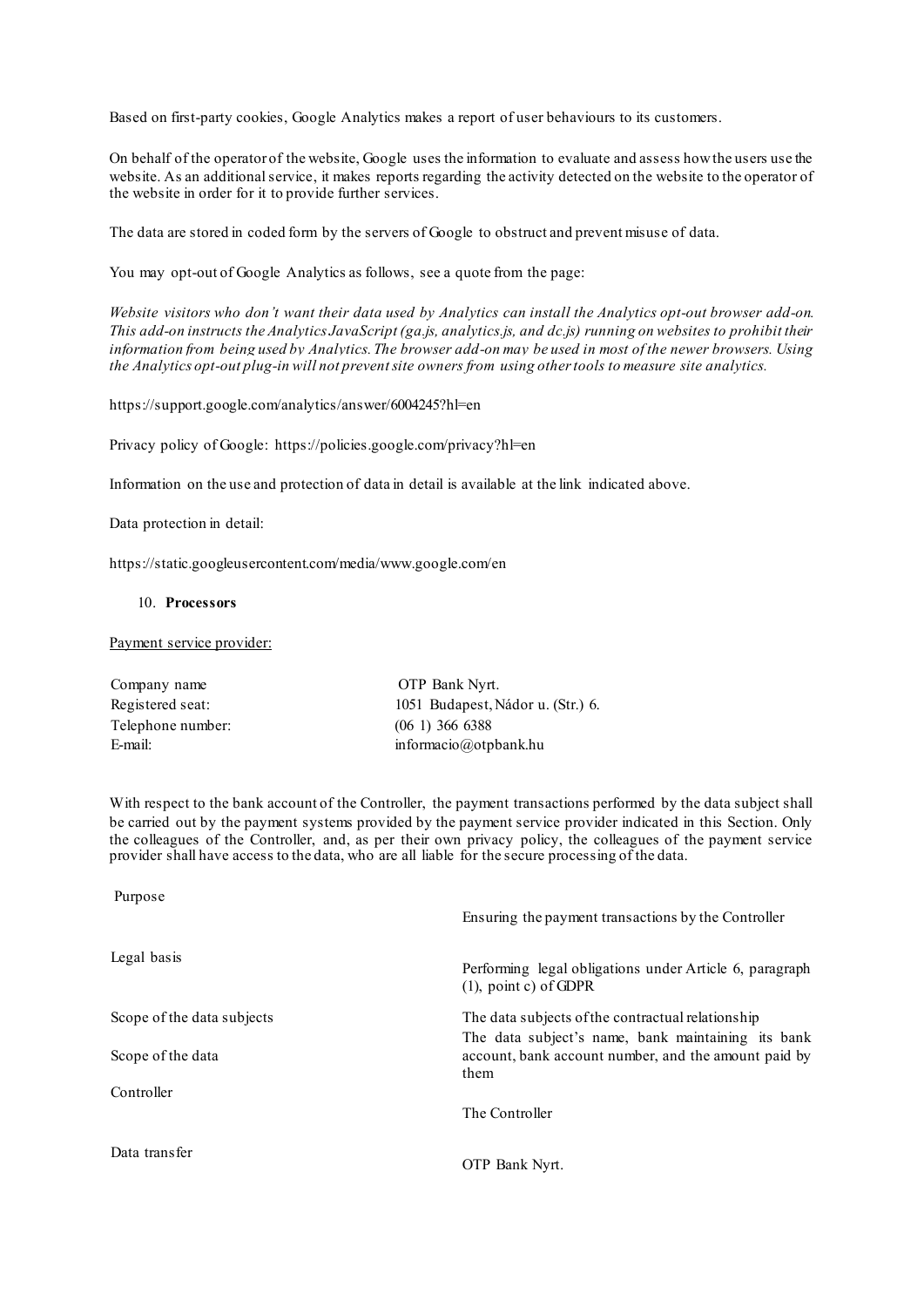| Persons entitled to have access to the data | The payment service provider and its employees or<br>agents, who are in an employment or agency relationship<br>with it, respectively.   |
|---------------------------------------------|------------------------------------------------------------------------------------------------------------------------------------------|
| Deadline of processing and erasure of data  | Until the Controller carries out its business activity and<br>operation. The payment service provider erases the data<br>after 10 years. |
| Method of storing the data                  |                                                                                                                                          |
|                                             | Electronic form                                                                                                                          |
| Profiling                                   |                                                                                                                                          |
|                                             | None                                                                                                                                     |
| Automated decision-making                   |                                                                                                                                          |
|                                             | None                                                                                                                                     |
| Invoicing:                                  |                                                                                                                                          |
| Company name:                               | KBOSS.hu Kft.                                                                                                                            |
| Registered seat:                            | 1031 Budapest, Záhony u. (Str.) 7.                                                                                                       |
| Telephone number:                           | $+36$ 30 3544 789                                                                                                                        |
| E-mail:                                     | info@szamlazz.hu                                                                                                                         |

The data subject shall fulfil its payment obligation towards the Controller based on an accounting document issued by the service provider of invoicing. Only the colleagues of the Controller, and, as per their own privacy policy, the colleagues of the service provider shall have access to the data, who are all liable for the secure processing of the data.

| Purpose                                     | Complying with the accounting regulations<br>and<br>performing the obligation to pay taxes                                                        |
|---------------------------------------------|---------------------------------------------------------------------------------------------------------------------------------------------------|
| Legal basis                                 | Performing legal obligations under Article 6, paragraph<br>$(1)$ , point c) of the GDPR                                                           |
| Scope of the data subjects                  |                                                                                                                                                   |
|                                             | The data subjects of the contractual relationship                                                                                                 |
| Scope of the data                           | The data subject's name, address, and the amount paid<br>by them                                                                                  |
| Controller                                  |                                                                                                                                                   |
|                                             | The Controller                                                                                                                                    |
| Data transfer                               | KBOSS.hu Kft.                                                                                                                                     |
| Persons entitled to have access to the data | The Controller, the service provider, and their employees<br>or agents, who are in an employment or agency<br>relationship with them respectively |
| Deadline of processing and erasure of data  | The service provider shall erase the data after 8 years                                                                                           |
| Method of storing the data                  |                                                                                                                                                   |
|                                             | Electronic form                                                                                                                                   |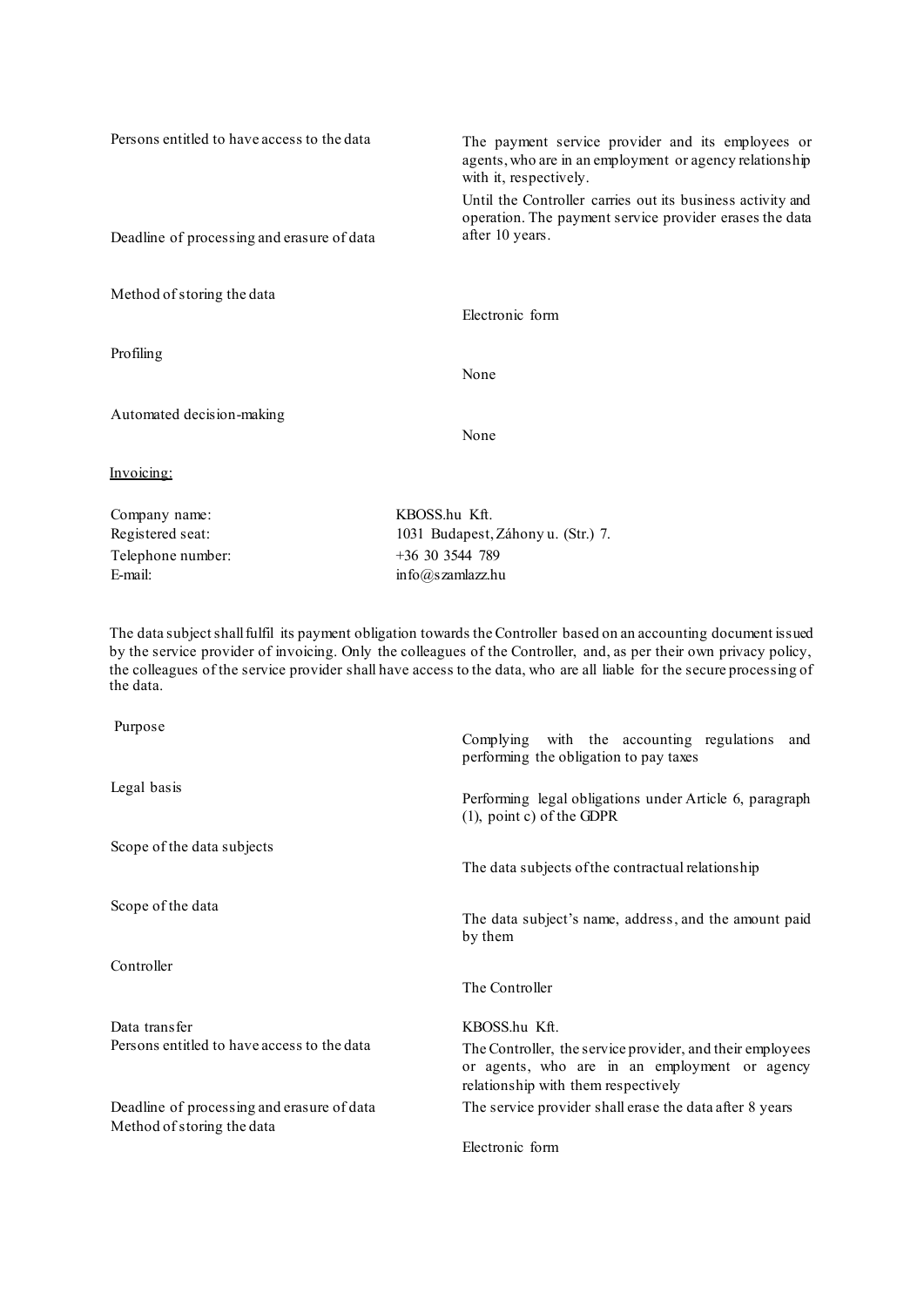| Profiling                 | None                                                 |  |
|---------------------------|------------------------------------------------------|--|
| Automated decision-making | None                                                 |  |
| Accounting:               |                                                      |  |
| Company name:             | Vesztenadó Betéti Társaság                           |  |
| Registered seat:          | 8200 Veszprém, Egry J. u. (Str.) 41. ground floor 3. |  |

The Controller may comply with its tax return and tax payment obligation based on the accounting documents performed by the data subject by sending the tax returns prepared by the accounting service provider to the tax authority, and based on the tax returns, it shall fulfil its tax payment obligations. Only the colleagues of the Controller, and, as per their own privacy policy, the colleagues of the service provider shall have access to the data, who are all liable for the secure processing of the data.

| Purpose                                     | Complying with the accounting regulations<br>and<br>performing the tax payment obligation                                                         |
|---------------------------------------------|---------------------------------------------------------------------------------------------------------------------------------------------------|
| Legal basis                                 | Performing legal obligations                                                                                                                      |
| Scope of the data subject                   |                                                                                                                                                   |
|                                             | The data subject of the contractual relationship                                                                                                  |
| Scope of the data                           | The data subject's name, address, the amount paid by<br>them, their bank maintaining the bank account, bank<br>account number                     |
| Controller                                  |                                                                                                                                                   |
|                                             | The Controller                                                                                                                                    |
| Data transfer                               | Vesztenadó Bt.                                                                                                                                    |
| Persons entitled to have access to the data | The Controller, the service provider, and their employees<br>or agents, who are in an employment or agency<br>relationship with them respectively |
| Deadline of processing and erasure of data  | The accounting service provider shall erase the data after<br>8 years                                                                             |
| Method of storing the data                  |                                                                                                                                                   |
|                                             | Electronic form                                                                                                                                   |
| Profiling                                   |                                                                                                                                                   |
|                                             | None                                                                                                                                              |
| Automated decision-making                   |                                                                                                                                                   |
|                                             | None                                                                                                                                              |

# 11. **Rights relating to data processing**

# **Right to request information**

The data subject may request information from the Controller via the provided contact information of their data processed by the Controller or any processor mandated by it, the fact that which data of the data subject is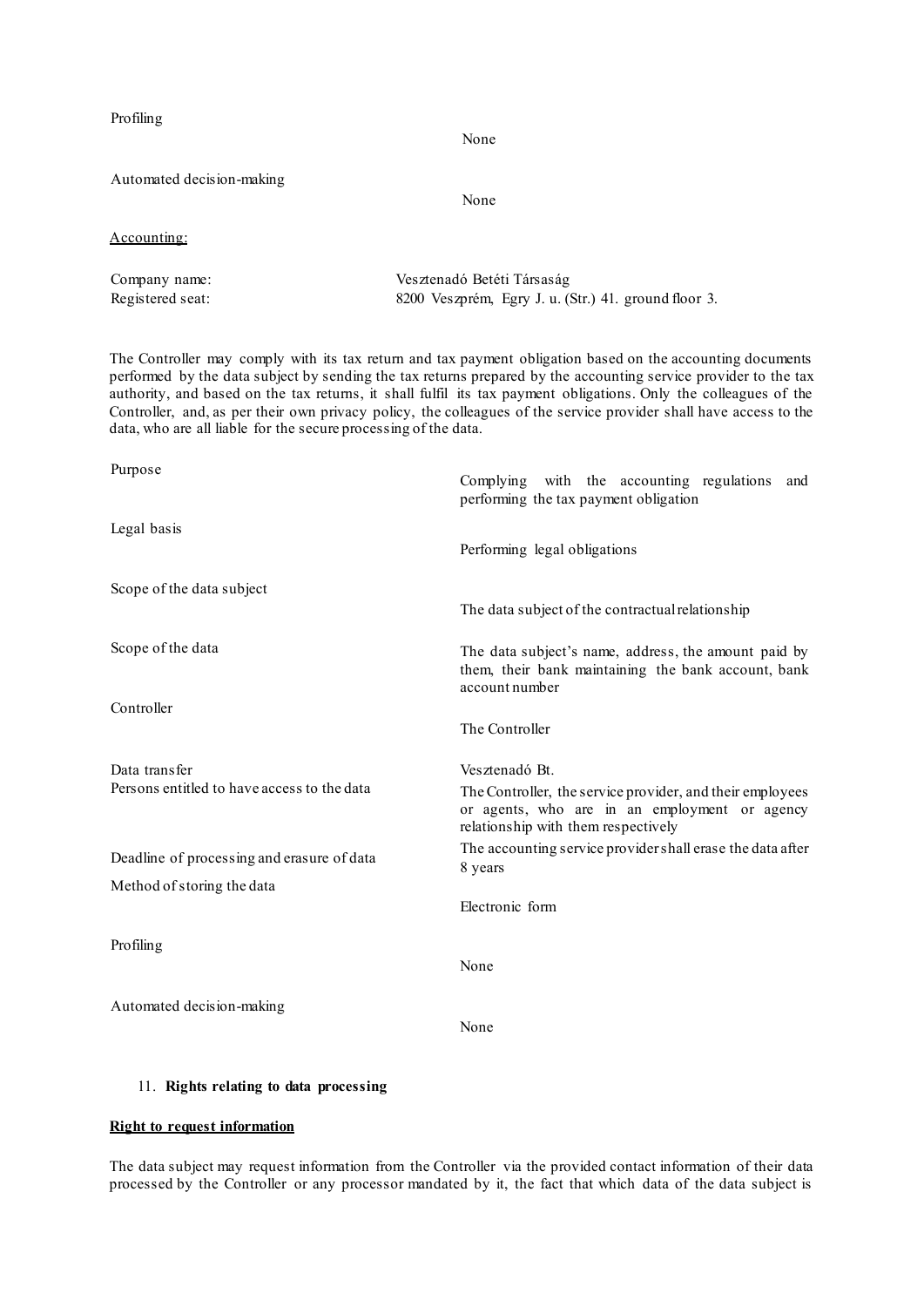processed, on what legal basis, for what processing purposes, from which source and for how long, furthermore, the name, address of the processor, and its activity relating to data processing, the circumstances and effects of data breach and the measures taken to avert it, moreover, in case of transfer of the data subject's personal data, the legal basis and the recipient of the data transfer. Upon the request of the data subject, the Controller shall provide information to the data subject without delay but not later than 30 days, to the e-mail address provided by them.

The information is free of charge one time a year, and in case of any further requests of providing information, a fee may be imposed on the data subject. However, the already paid charges may be reimbursed if the unlawful nature of processing has been determined or if the data are to be rectified due to a reason that is attributable to the Controller.

## **Right to rectification**

The data subject may request the Controller via the provided contact information to modify any of their data. Upon the request of the data subject, the Controller shall take the necessary measures without delay but not later than 30 days, and it shall provide information thereof to the e-mail address provided by the data subject.

#### **[Right](https://static.googleusercontent.com/media/www.google.com/en/intl/hu/policies/privacy/google_privacy_policy_hu.pdf) to erasure**

The data subject may request the Controller via the provided contact information to erase their data. Upon the request of the data subject, the Controller shall take the necessary measures without delay but not later than 30 days, and it shall provide information thereof to the e-mail address provided by the data subject.

Personal data may be erased if

- 1. a) the personal data are no longer necessary in relation to the purposes for which they were processed;
- 2. [b\) the data subject withdraws their consent on which the processing is based, and there is no other legal](https://static.googleusercontent.com/media/www.google.com/en/intl/hu/policies/privacy/google_privacy_policy_hu.pdf)  [ground for processing;](https://static.googleusercontent.com/media/www.google.com/en/intl/hu/policies/privacy/google_privacy_policy_hu.pdf)
- 3. c) the data subject objects to the processing and there are no overriding legitimate grounds for processing;
- 4. d) [the personal data have been unlawfully processed;](https://static.googleusercontent.com/media/www.google.com/en/intl/hu/policies/privacy/google_privacy_policy_hu.pdf)
- 5. [e\) the personal data have to be erased for compliance with a legal obligation in Union or Member State](https://static.googleusercontent.com/media/www.google.com/en/intl/hu/policies/privacy/google_privacy_policy_hu.pdf)  [law to which the controller is subject;](https://static.googleusercontent.com/media/www.google.com/en/intl/hu/policies/privacy/google_privacy_policy_hu.pdf)
- 6. [f\) the personal data have been collected in relation to the offer of information society services](https://static.googleusercontent.com/media/www.google.com/en/intl/hu/policies/privacy/google_privacy_policy_hu.pdf) to children [under age 16;](https://static.googleusercontent.com/media/www.google.com/en/intl/hu/policies/privacy/google_privacy_policy_hu.pdf)
- 7. g) [the Controller has made the personal data public and the personal data are no longer necessary for the](https://static.googleusercontent.com/media/www.google.com/en/intl/hu/policies/privacy/google_privacy_policy_hu.pdf)  [purpose which it was processed, it is obligated to erase such data, and the Controller, by taking into](https://static.googleusercontent.com/media/www.google.com/en/intl/hu/policies/privacy/google_privacy_policy_hu.pdf)  [account the available technology and the cost of implementation, shall take reasonable steps, including](https://static.googleusercontent.com/media/www.google.com/en/intl/hu/policies/privacy/google_privacy_policy_hu.pdf)  technical measures, to inform the controllers [which are processing the personal data that the data subject](https://static.googleusercontent.com/media/www.google.com/en/intl/hu/policies/privacy/google_privacy_policy_hu.pdf)  [has requested the erasure by such controllers of any links to, or copy or replication of, those personal](https://static.googleusercontent.com/media/www.google.com/en/intl/hu/policies/privacy/google_privacy_policy_hu.pdf)  [data.](https://static.googleusercontent.com/media/www.google.com/en/intl/hu/policies/privacy/google_privacy_policy_hu.pdf)

#### **[Right](https://static.googleusercontent.com/media/www.google.com/en/intl/hu/policies/privacy/google_privacy_policy_hu.pdf) to blocking**

The data subject may request the Controller via the provided contact information to block their data. The blocking of the data shall last until the reason indicated by the data subject requires the storing of the data. Upon the request of the data subject, the Controller shall take the necessary measures without delay but not later than 30 days, and it shall provide information thereof to the e-mail address provided by the data subject.

#### **[Right](https://static.googleusercontent.com/media/www.google.com/en/intl/hu/policies/privacy/google_privacy_policy_hu.pdf) to objection**

The data subject may object to processing via the provided contact information. The Controller shall examine the objection within the shortest period but not later than 15 days after the submission of the request, it shall resolve regarding its merits, and it shall inform the data subject thereof in writing.

An objection may be submitted against the processing of the personal data if processing or transferring the personal data is only required for the performance of legal obligations regarding the Controller or it is necessary for pursuing the legitimate interests of the Controller, the data importer, or a third party unless the processing is mandatory; if